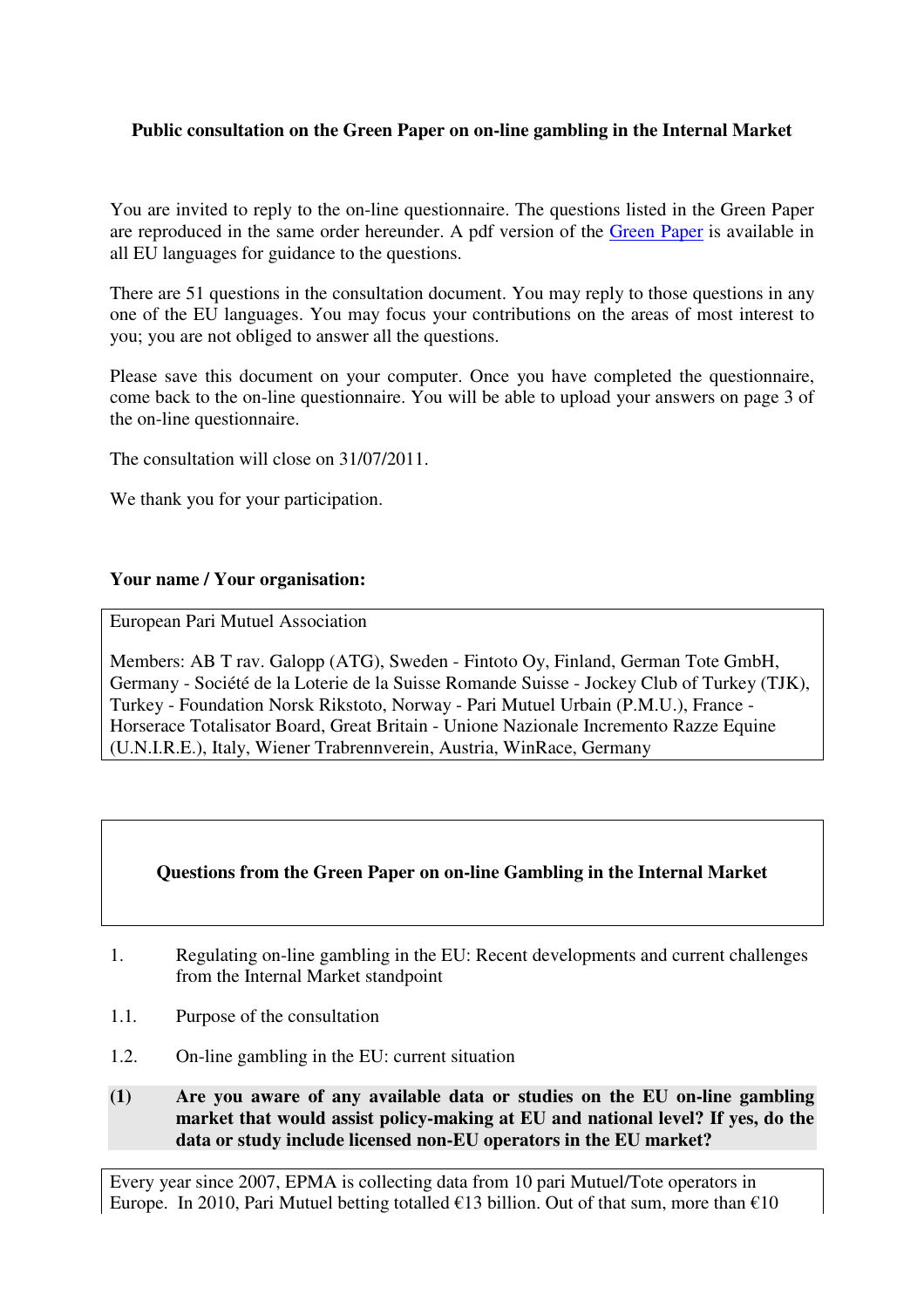billion returned to the winning punters and as much as  $\epsilon$  1.2 billion was reinvested in the European horse industry and racing.

www.parimutuel-europe.org Members Page

Pari Mutuel Online turnover represents  $\epsilon$ 1, 7 billion –13% of the total turnover – it is a fast growing segment: Growth of more than 10% and up to 16% from 2009 for some operators.

# **(2) Are you aware of any available data or studies relating to the nature and size of the black market for on-line gambling services? (Unlicensed operators)**

**(3) What, if any, is your experience of EU-based on-line gambling operators licensed in one or more Member State and providing and promoting their services in other EU Member States? What are your views on their impact on the corresponding markets and their consumers?** 

There is no difference if the operator's license is from another EU Member State or from outside the EU; the criteria for obtaining licenses can be extremely low and not matching the requirements at national level. Furthermore, operators offer their services without subjecting themselves to the same level of control or taxation from governments.

In the area of horse betting, gambling companies operating from outside (EU or out of EU) often use national horse races information (information, databases, results, etc.) as the subject for their service offering, and without giving compensation to the organizer of the horse race.

For example in Sweden, the cost of Unibet operating in Sweden without a national licence, from 2000 to 2007 represents 2.25 billion SEK (250 million EUR). Swedish horse racing and horse sector have lost around 22 million EUR every year during the same period.

In Finland a research was made by TNS Gallup (ordered by Veikkaus and RAY) concerning unregulated operators on the Finnish market. According to this research gaming via these unregulated operators were divided as follows: horse betting 40 million  $\epsilon$ , casino games 40 million  $\epsilon$ , poker 30 million  $\epsilon$  and bingo games 10 million  $\epsilon$ . Total betting was 120 million  $\epsilon$ .

In Germany the gambling interstate treaty (Staatsvertrag) of 2008 put a ban on sports betting and online gambling. This has lead to an enormous grey and black market volume with an estimated turnover in 2010 of  $\epsilon$  7,3 billion compared to  $\epsilon$  230 Million turnover on legal state own sport betting offer (Oddset).

**(4) What, if any, is your experience of licensed non-EU on-line gambling operators providing and promoting their services in EU Member States? What are your views on their impact on the EU market and on consumers?** 

See question 3

**(5) If any, which are the legal and/or practical problems that arise, in your view, from the jurisprudence of national courts and the CJEU in the field of online gambling? In particular, are there problems of legal certainty on your national and/or the EU market for such services?**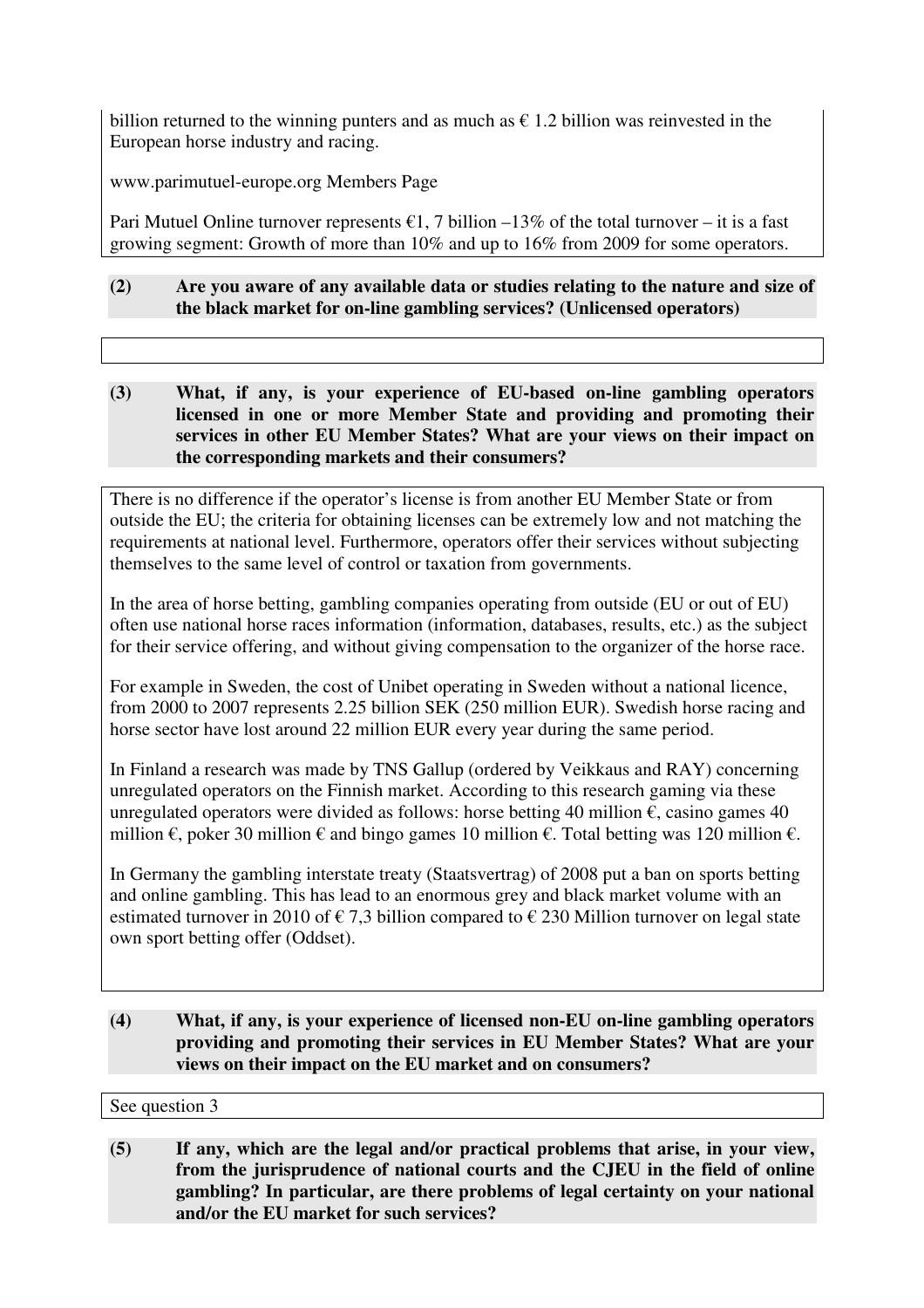**(6) Do you consider that existing national and EU secondary law applicable to online gambling services adequately regulates those services? In particular, do you consider that coherence / consistency is ensured between, on one hand, the public policy objectives pursued by Member States in this field and, on the other hand, the national measures in force and/or the actual behaviour of public or private operators providing on-line gambling services?** 

Each country can, based on its traditions, culture and gambling policy, create a national regulatory framework that considers in an appropriate way social aspects as well as secures sustainable financing of public interests.

### **Other comments on issues raised in section 1**

- 2. Key policy issues subject to the present consultation
- 2.1. Definition and organisation of on-line gambling services
- **(7) How does the definition of on-line gambling services in the Green Paper differ from definitions at national level?**
- **(8) Are gambling services offered by the media considered as games of chance at national level? Is there a distinction drawn between promotional games and gambling?**
- **(9) Are cross-border on-line gambling services offered in licensed premises dedicated to gambling (e.g. casinos, gambling halls or a bookmaker's shop) at national level?**
- **(10) What are the main advantages/difficulties associated with the coexistence in the EU of differing national systems of, and practices for, the licensing of on-line gambling services?**

#### **Other comments on issues raised in section 2.1**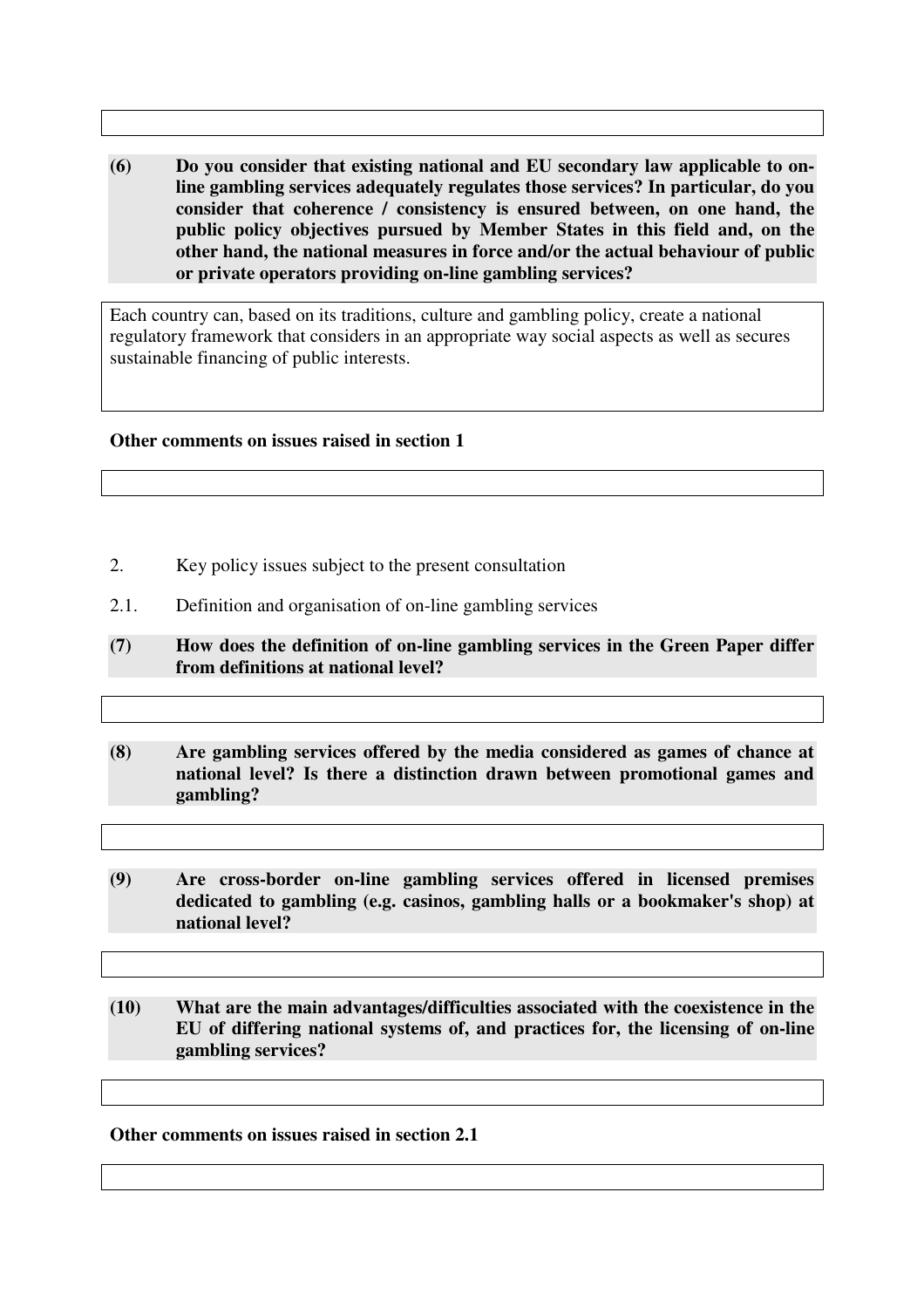- 2.2. Related services performed and/or used by on-line gambling services providers
- **(11) With focus on the categories mentioned in the Green Paper, how are commercial communications for (on-line) gambling services regulated for at national level? Are there specific problems with such cross-border commercial communications?**
- **(12) Are there specific national regulations pertaining to payment systems for online gambling services? How do you assess them?**
- **(13) Are players' accounts a necessary requirement for enforcement and player protection reasons**?
- **(14) What are the existing national rules and practices relating to customer verification, their application to on-line gambling services and their consistency with data protection rules? How do you assess them? Are there specific problems associated with customer verification in a cross-border context?**

#### **Other comments on issues raised in section 2.2**

2.3. Public interest objectives

- 2.3.1. Consumer protection
- **(15) Do you have evidence that the factors listed in the Green Paper are linked to and/or central for the development of problem gambling or excessive use of online gambling services? (if possible, please rank them)**
- **(16) Do you have evidence that the instruments listed in the Green Paper are central and/or efficient to prevent or limit problem gambling relating to on-line gambling services? (if possible, please rank them)**
- **(17) Do you have evidence (e.g. studies, statistical data) on the scale of problem gambling at national or EU level?**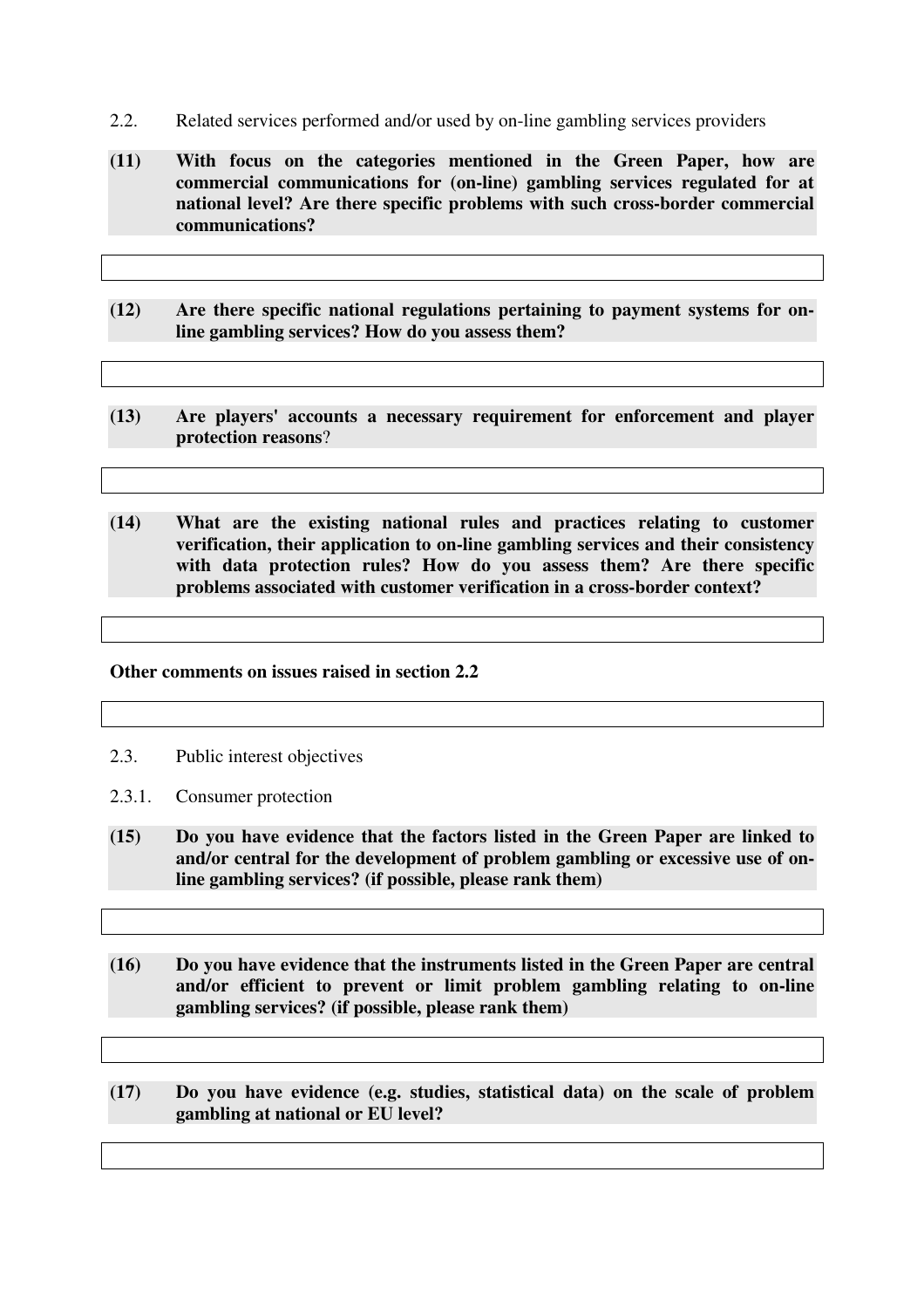**(18) Are there recognised studies or evidence demonstrating that on-line gambling is likely to be more or less harmful than other forms of gambling for individuals susceptible to develop a pathological gaming pattern?** 

## **(19) Is there evidence to suggest which forms of on-line gambling (types of games) are most problematic in this respect?**

It should be noted that the rate of addiction prevailing in the field of horse betting is significantly below the average for other forms of gambling, as confirmed by studies based on statistical and epidemiological findings.

In Finland the Ministry of Social affairs has done studies concerning problem gambling. Horse betting is less addictive than other games. In Finland , the national helpline for problem gamblers called Peluuri accounts only 1 % of the phone calls concerning horse betting.

In Germany, a study on addiction on sport betting shows (reference to the study below): There is hardly any discernible danger to public welfare associated with betting on horse racing, and certainly not in connection with totalisator betting. According to a study by Mayer and Hayer into the hazard potential and the risk of addiction associated with lotteries and sports betting, the addictive attraction of totalisator betting compared to bookmaker and fixed-odds betting is much lower. The need for measures to prevent addiction in the case of fixed-odds betting emphasised by experts also supports the promotion and protection of the pari mutuel principle.A Table shows the importance of various forms of gambling for pathological gambling behaviour based on surveys of therapists and of client

 See the summary "Addiction in sports betting" on http://arbeitsblaetter.stangltaller.at/SUCHT/Wettsucht.shtml

# **(20) What is done at national level to prevent problem gambling? (E.g. to ensure early detection)?**

Requirements implemented by the PMU in France:

- 18 years old limit (exists in the PMU since 1947)
- Self limitation tools (time and amount)

- No credit access

- Identity verification

Since 2003, players' awareness has been developed – Information on potential risk of gambling displayed on web and distributed in point of sales – a questionnaire to auto-evaluate what type of player you are

- Training at point of sales

Example of ATG requirements in Sweden:

ATG does not: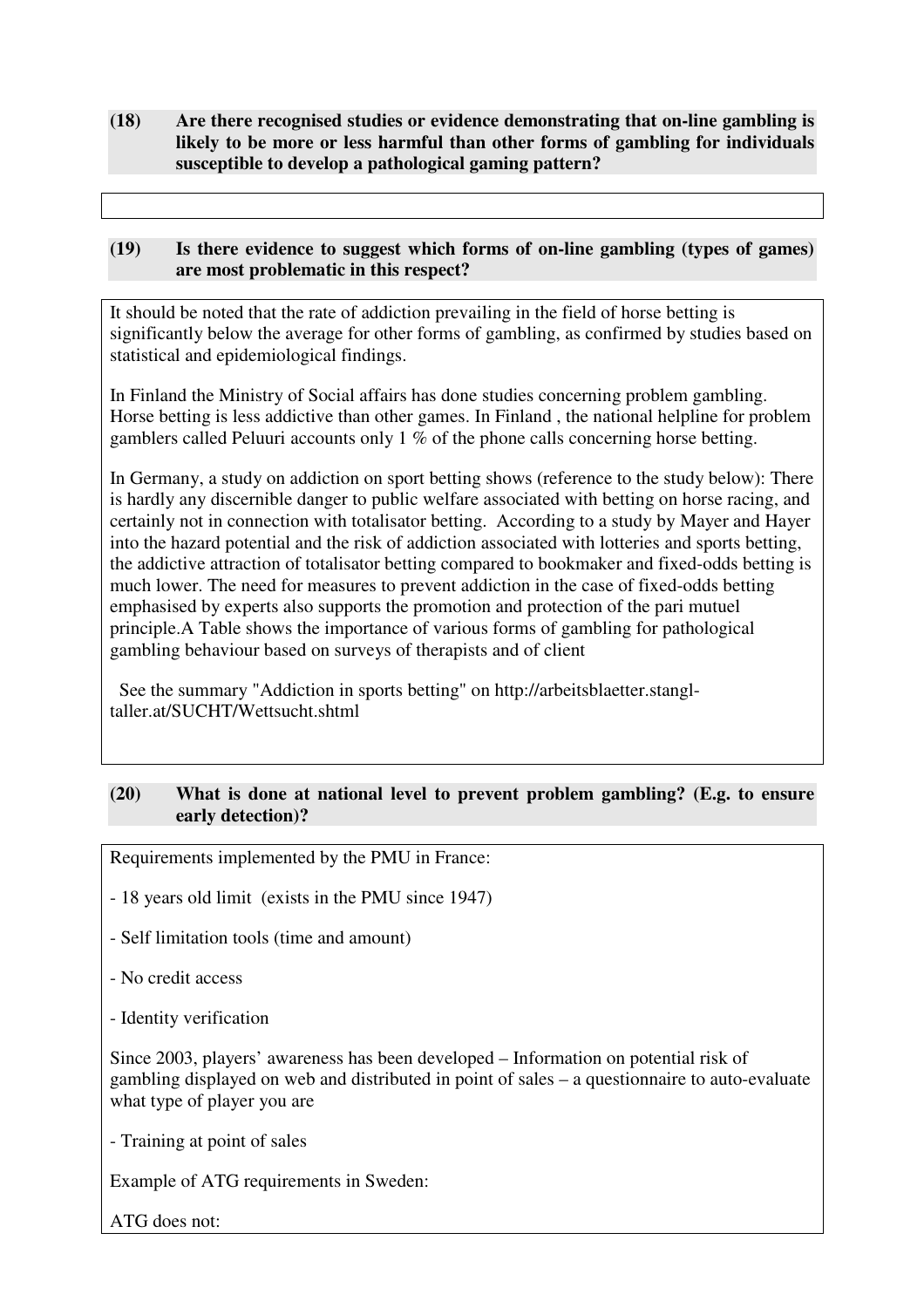- offer gambling on credit

- bonus for players
- signing-up bonus for new customers
- gambling on losing horses
- aggressive marketing,

# The operator:

• Has an age limit of 18 years for all gambling services

• Provides the customer with different tools to help them to keep control over their gambling, and provides them with information about where to turn if they have problems with gambling (self limiting, self test).

• Puts a high priority on the continuous education of and communication with employees, authorized sales points and players about the risks related to gambling, about responsible gambling, and about problem gambling.

ATG is also participating in Oberoende Spelsamverkan, (OSS, "Independent Gambling Collaboration"), which is a forum where the different actors within Swedish gambling industry cooperate on issues related to problem gambling. The National Institute of Public Health is leading the forum's work. In addition to the licensed Swedish gambling operators, the Lottery Inspection, The Swedish Hotel and Restaurant Association (SHR) as well as the Spelberoendes Riksförbund ("National Association of Problem Gambling") are members of the forum.

# **(21) Is treatment for gambling addiction available at national level? If so, to what extent do on-line gambling operators contribute to the funding of such preventive actions and treatment?**

In Sweden, ATG is contributing around 145 million EUR each year in tax to the state which then in turn distributes funds to research and to the treatment of problem gamblers. It should be noted that on-line companies operating from outside of Sweden do not participate in this system of financing of treatment to problem gamblers.

In Finland, the Ministry of Social affairs has 2 million EUR budget every year to prevent problem gambling. It is totally financed by the Finnish gaming organisations (Fintoto, RAY and Veikkaus).

In France, social taxes on gambling represented  $\epsilon$ 182 million in 2010 and should partially support treatment of pathological players as well as support a plan to fight addiction (CSAPA Les Centres de Soins d'Accompagnement et de Prévention en Addictologie)

# **(22) What is the required level of due diligence in national regulation in this field? (e.g. recording on-line players' behaviour to determine a probable pathological gambler?).**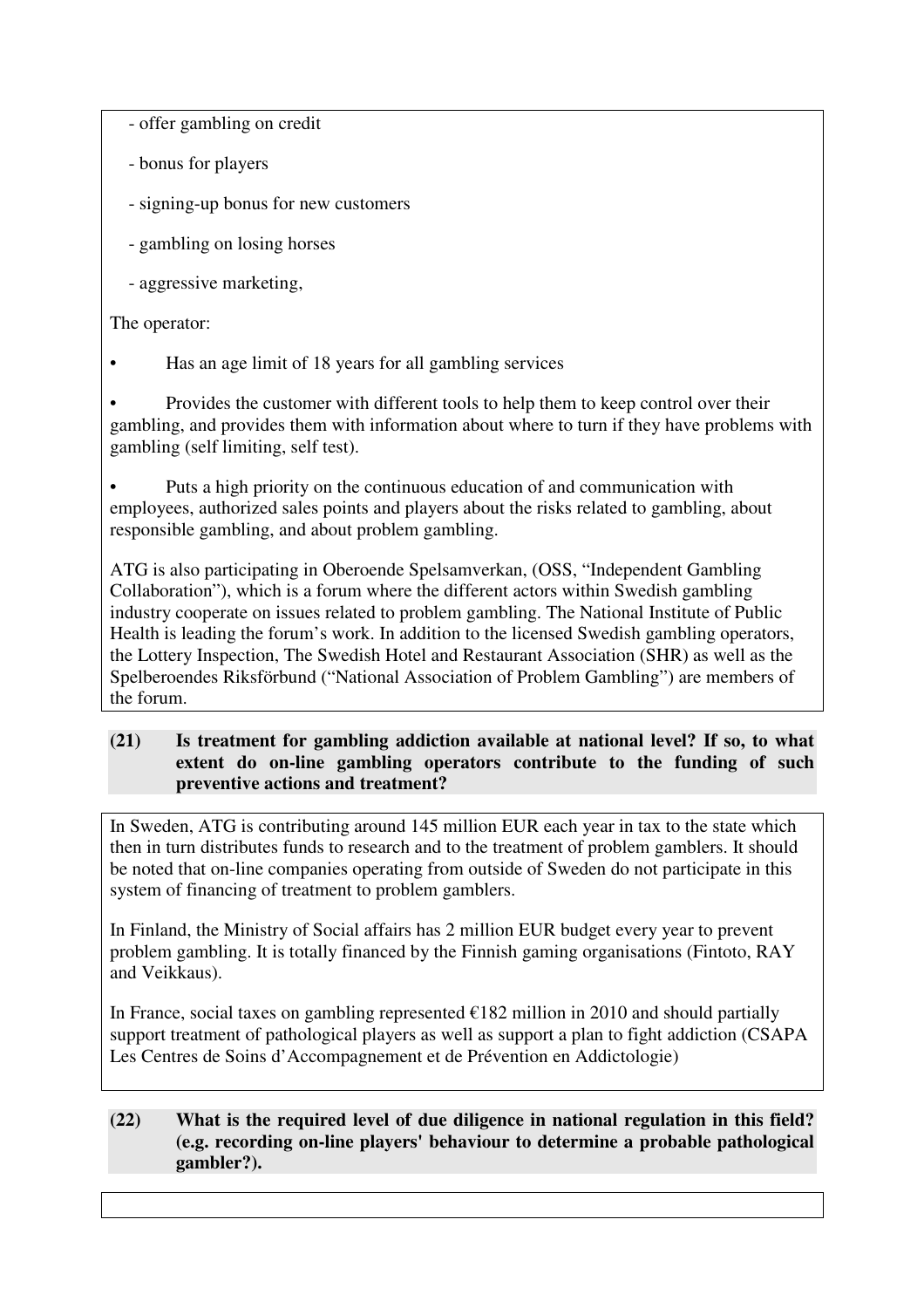- **(23) What is the statutory age limit for having access to on-line gambling services in your Member State? Are existing limits adequate to protect minors?**
- **(24) Are on-line age controls imposed and how do these compare to off-line 'face-toface' identification?**
- **(25) How are commercial communications for gambling services regulated to protect minors at national or EU level? (e.g. limits on promotional games that are designed as on-line casino games, sports sponsorship, merchandising (e.g. replica jerseys, computer games etc) and use of social on-line networks or videosharing for marketing purposes.**

In France, the PMU does not advertise in :

- In publications, TV, radio and Internet sites dedicated to youth
- In certain programmes that could be for young people
- Cinema (all movies)

• Such ban should be visible on the site of the gambling operator (display messages and phone number)

ATG's guidelines for marketing are:

• put the horse in focus – not gambling.

advertise mainly V75, a race which takes place only once a week. Rapid daily games, which are more risky from a gambling perspective, are not being marketed. The V75 accounts for about 40% of ATG's turnover.

ATG is also an active member of Spelmarknadens Etiska Råd (SPER, "Gambling market's ethical board"), which is a voluntary cooperation of the Swedish gambling operators. Together, the members of SPER have written common ethical guidelines for the advertising of gambling services. These guidelines say, e.g. that advertisement on games:

- May not be offensive, intrusive or misleading
- May not claim that the result of a game of chance depends on anything else than luck
- May not include wrong information regarding the chances of winning
- May not be directed to under aged or to especially vulnerable groups in the society

Online companies operating from outside of Sweden direct their commercial messages to Swedish customers without abiding to the ethical guidelines that SPER has agreed upon.

Win Race, in Germany, has committed itself to the principles of the Commission for Youth Media Protection (KJM) in Germany in order to promote youth protection on the Internet, and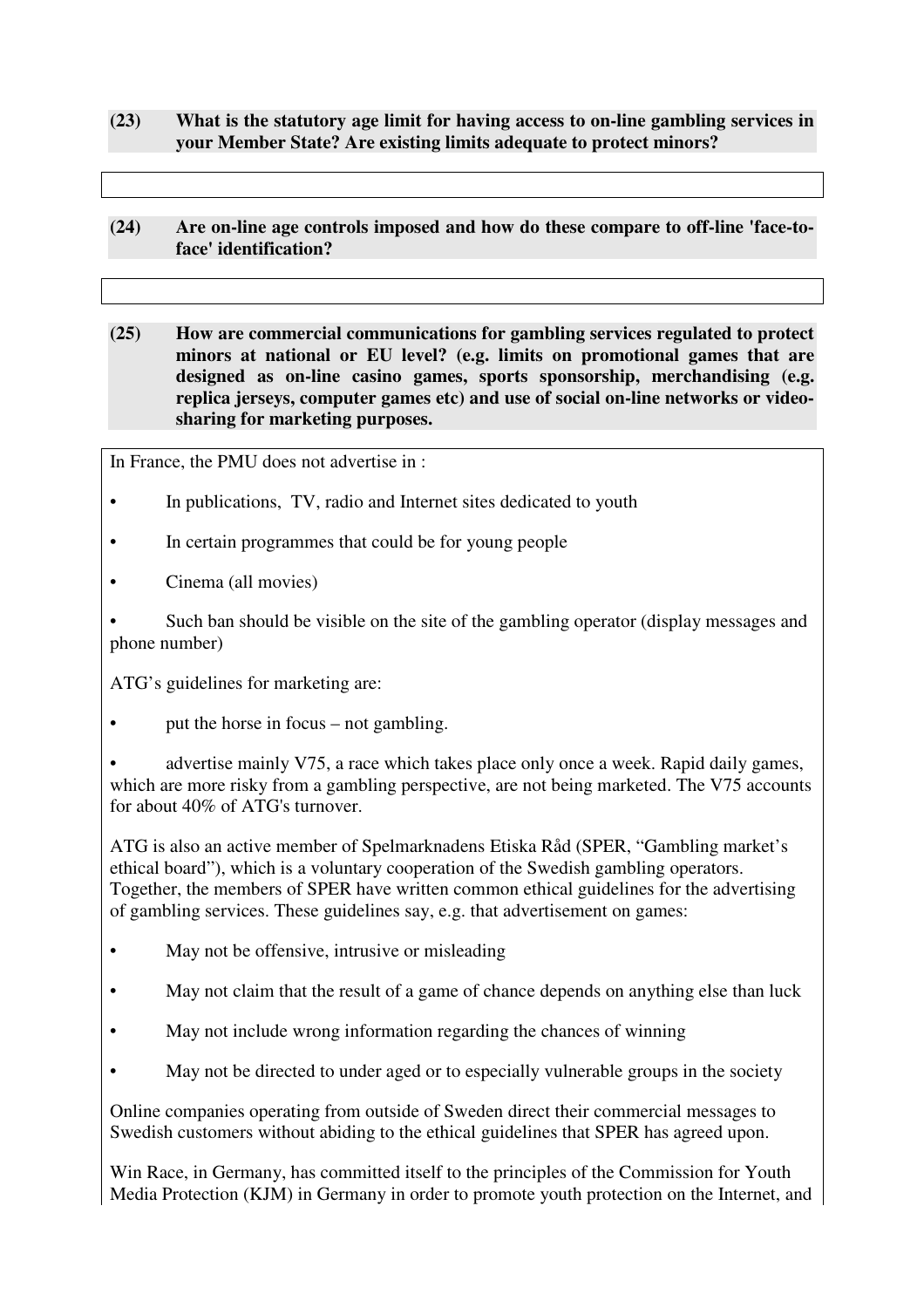is following strict rules of transparency, fraud prevention and consumer/gambler protection in everything it does.

### **(26) Which national regulatory provisions on license conditions and commercial communications for on-line gambling services account for the risks described in the Green Paper and seek to protect vulnerable consumers? How do you assess them?**

All requirements listed at question 20 and implemented by national licensed operators are of importance. Although some measures were voluntary a few years ago, Member States have worked on strict regulations going beyond self regulation initiatives.

## **Other comments on issues raised in section 2.3.1**

- 2.3.2. Public order
- **(27) Are you aware of studies and/or statistical data relating to fraud and on-line gambling?**
- **(28) Are there rules regarding the control, standardisation and certification of gambling equipment, random generators or other software in your Member State?**
- (**29) What, in your opinion, are the best practices to prevent various types of fraud (by operators against players, players against operators and players against players) and to assist complaint procedures?**

Pari Mutuel/Tote betting model prevents risks of fraud. When using the Totalisator Model, all players bet in a common pool. If a punter bets a lot on an unexpected result, the winning will lower.

In countries with the Tote model for betting, there has been no case of fixed races for years. The last big case in France, more than 35 years ago, has been the occasion for Pari Mutuel betting to put in place rules to prevent and detect atypical stakes.

Mutual betting is a way to prevent problem. Moreover, bets on 'losers' are not allowed, "In running" bets are not allowed.

Bets are monitored in real time. Large amounts bets are detected (beyond a threshold). Pari Mutuel operators also detect certain combinations where there are a lot of big amounts bets. These combinations are compared with those expected (specialised press, for example) to determine if they are atypical or not. We also detect after the race has been paid if there are some concentrations in winnings.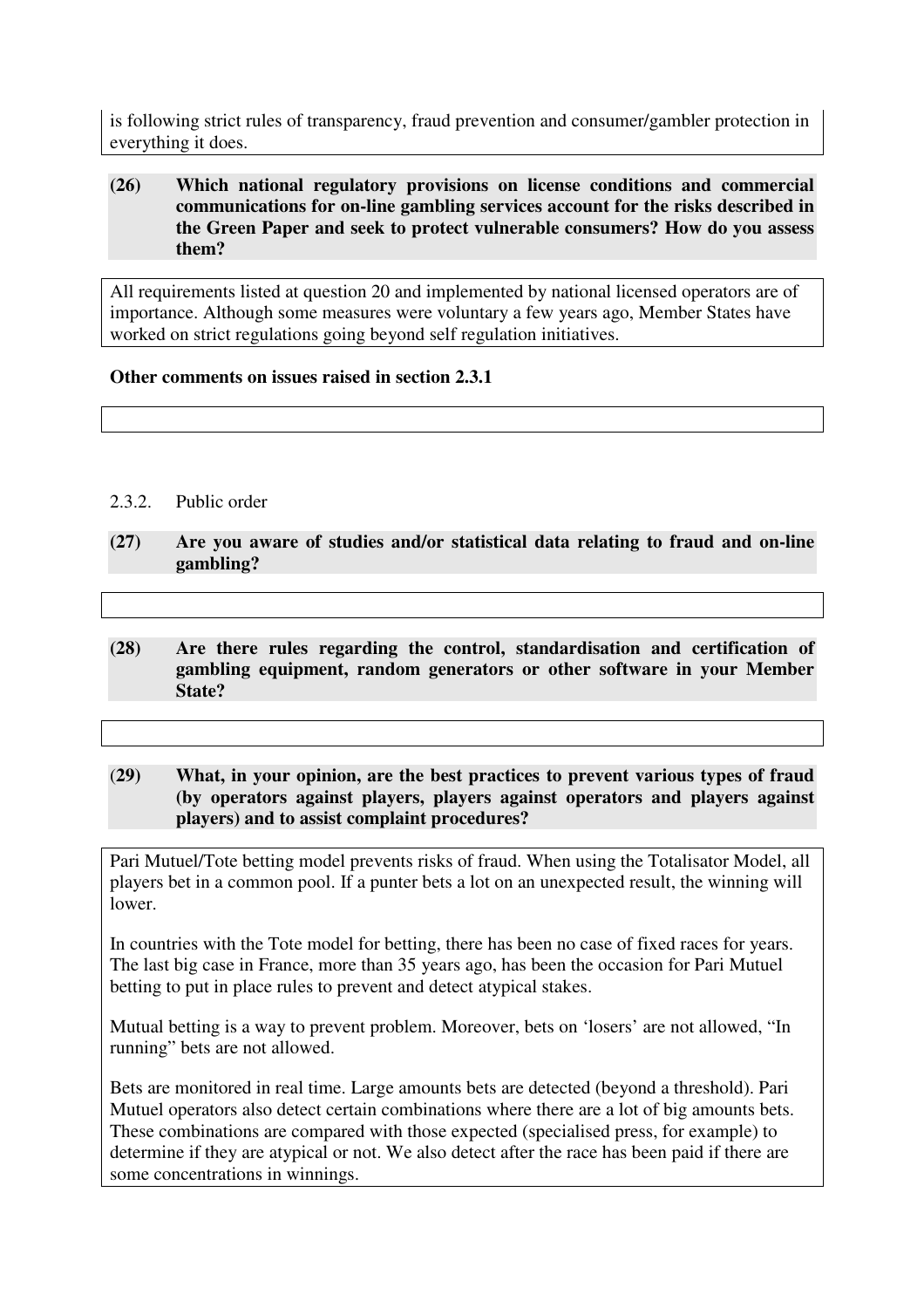Pari Mutuel operators have correspondents in each Horse racing authorities. These correspondents can ask for information before or after the races, and they are informed if any unusual or particular stakes in detected before a race.

Compare with other types of bet:

Betting Exchange has inner risks

The Betting Exchange allows the broader public to act as a bookmaker. This means that individuals can take odds (ie: "back") on the outcome of any event. Equally, they can offer odds "lay" to other participants. The technology automatically matches back and lay bets between various bettors – a percentage of winning bets being taken by the operator. The system makes it possible for individuals to bet on a horse to lose a race.

The Salford University study« Risks to the integrity of sport from betting corruption »(Feb 2008) indicates « an exchange offers new opportunities to cheat...». Detection and traceability is difficult as it is difficult to control the various positions and players. Match/Race fixing cases appeared in UK in 2004 and 2006, directly derived from Betting Exchange manipulation (ex : Miles Rodgers & Mercer case ; opération «Crypton» also known as «Fallon » case.

- **(30) As regards sports betting and outcome fixing what national regulations are imposed on on-line gambling operators and persons involved in sport events/games to address these issues, in particular to prevent 'conflicts of interest'? Are you aware of any available data or studies relating to the magnitude of this problem?**
- **(31) What issues should in your view be addressed in priority?**
- **(32) What risks are there that a (on-line) sports betting operator, which has entered into a sponsorship agreement with a sports club or an association, will seek to influence the outcome of a sports event directly or indirectly for profitable gain?**
- **(33) What concrete cases are there that have demonstrated how on-line gambling could be used for money laundering purposes?**
- **(34) Which micro-payments systems require specific regulatory control in view of their use for on-line gambling services?**
- **(35) Do you have experience and/or evidence of best practice to detect and prevent money laundering?**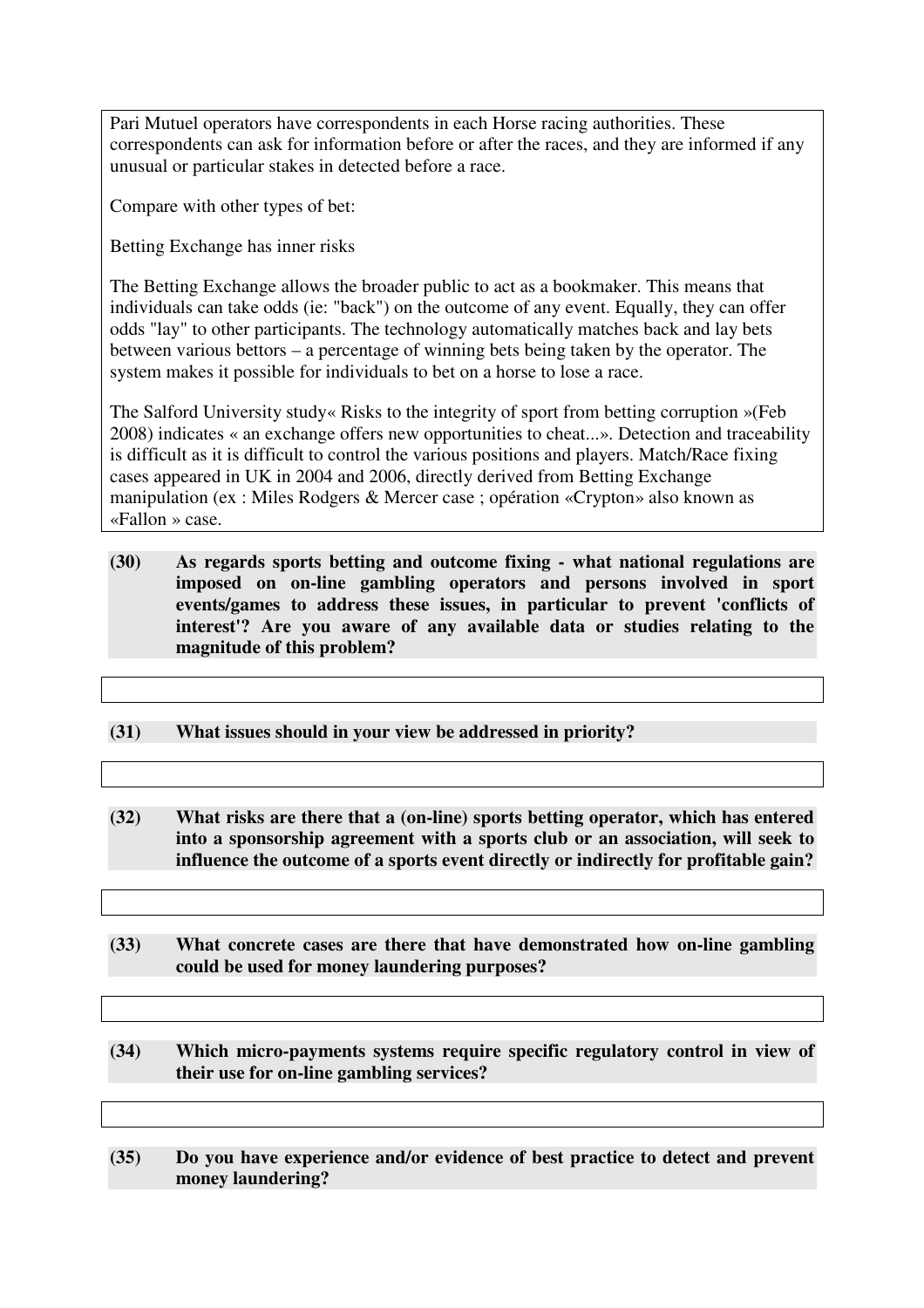Since 2004, PMU has obligation regarding mony laundering and must report to TRACFIN system

- Declaration if suspicion

- Declare the identity of the player/punter over  $5000\epsilon$  (French Decree of 12 May 2005) – Such inormation must be kept for 5 years.

PMU has established internally a specific unit to tackle money laundering issues in 2004

The Unit has gained experience in the analysis of data and has established many control tools

Several audits are undertaken during the year.

- **(36) Is there evidence to demonstrate that the risk of money laundering through online gambling is particularly high in the context of such operations set up on social web-sites?**
- **(37) Are national e-commerce transparency requirements enforced to allow for illegally operated services to be tracked and closed? How do you assess this situation?**

**Other comments on issues raised in section 2.3.2**

2.3.3. Financing of benevolent and public interest activities as well as events on which online sports betting relies

## **(38) Are there other gambling revenue channeling schemes than those described in the Green Paper for the public interest activities at national or EU level?**

In Europe in 2010, Pari Mutuel betting totalled  $\epsilon$ 13 billion.  $\epsilon$  1.2 billion was reinvested in the European horse industry and racing, a considerable investment which represents more than 300 000 people directly employed by the sport. These figures can be doubled if all indirect employment is taken into account, often at the crux of regional development (Normandy, County Kildare, etc.).

Racing is a way to measure and select inside the breeding activity. Such breeding sector works on reproducing, improving and preserving breeds. At the same time, breeding is a part of agriculture revenues – moreover a growing activity in a sector where many have reduced over the years facing reforms and international competition.

When EPMA started the analysis on the economic impact of horseracing in 2009, the objective was to increase the knowledge about the horseracing sector in order to understand the mechanisms in favour of its development and act towards the improvement or modification of such mechanisms.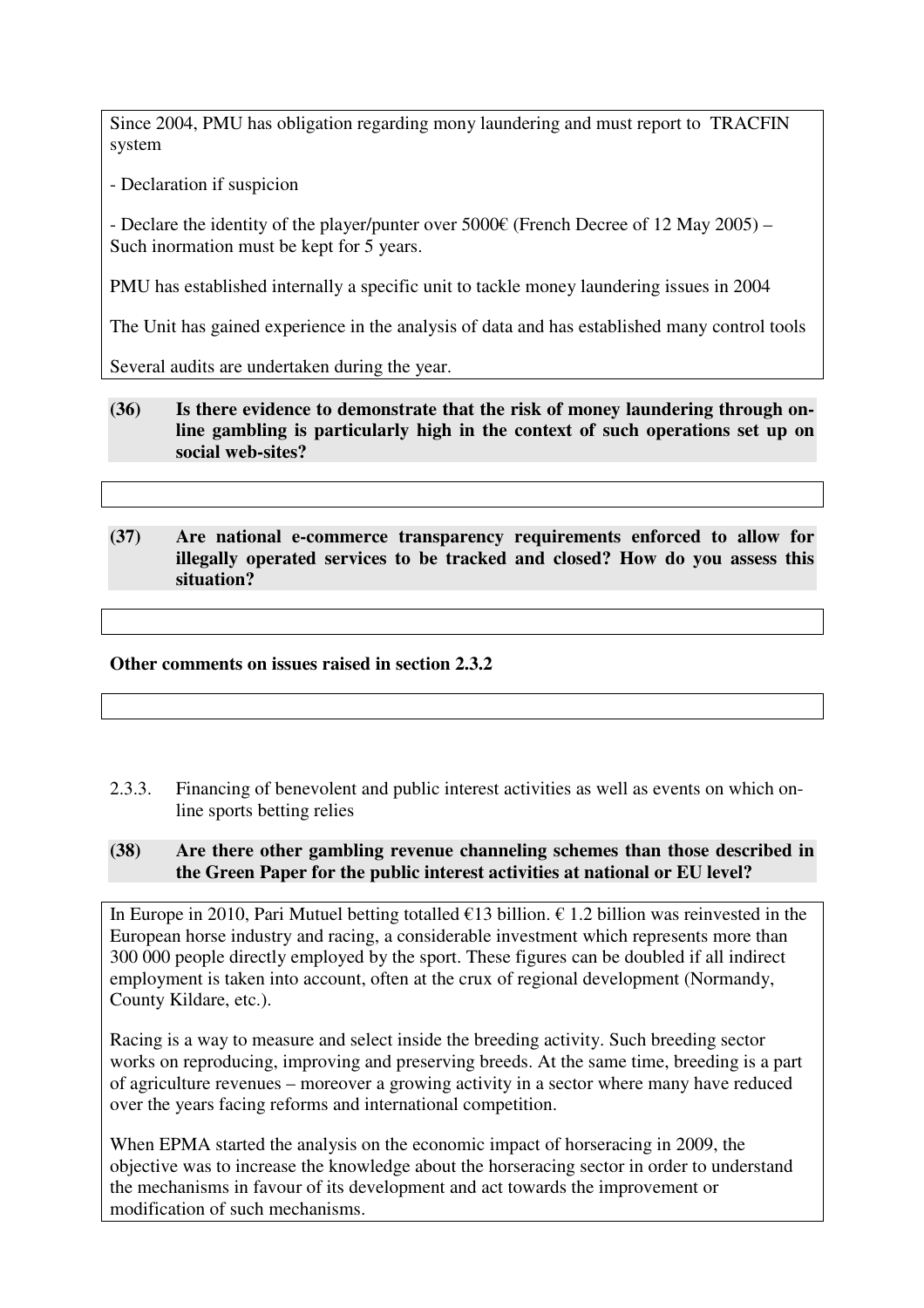Betting remains the main component of horseracing funding. While most sports are financed by households, broadcasting rights and "match-day contributions", horseracing is 65% financed by betting. Moreover, the health of the horseracing sector strongly relies on horse betting turnover as a clear correlation exists across 10 European countries between direct employment in the horseracing sector and horse betting turnover.

EPMA's report shows that the sector's dynamism depends on a coherent legal framework guaranteeing on a long term basis and at a certain level, the return from betting through the Prize Money that is paid to the professionals of racing. It also shows that Pari Mutuel contributes much more than the other betting models to the financing of the horseracing industry.

The contribution to horseracing has an impact on the equestrian sports in general as it establishes a benchmark for equestrian excellence at all level – competition level, health and quality of the professional involved.

More examples of direct funding to equestrian sport:

More than  $\epsilon$ 2 million from pari mutuel betting revenues directly support each year the Olympic Equestrian teams of 3 Nordic countries (Sweden, Finland and Norway).

More specific partnerships of the pari mutuel operators with the national Equestrian Federations drives revenues directly to education and training of riding schools instructors, anti-doping measures in horse jumping competitions and for research and development in animal health:

o  $\epsilon$ 2,7 million/year from Norsk Rikstoto to the Norwegian Equestrian Federation

o In France, the "Fonds Eperon" (revenues from the PMU) gives each year around  $\epsilon$ 8 million to innovative regional and national projects linked to horses (co-financed projects of the French equestrian federation, regional riding schools equipments, improving horses knowledge in schools ...).

# **(39) Is there a specific mechanism, such as a Fund, for redistributing revenue from public and commercial on-line gambling services to the benefit of society?**

# **(40) Are funds returned or re-attributed to prevention and treatment of gambling addiction?**

ATG is contributing around 145 million EUR each year in tax to the state which then in its turn distributes funds to research and to the treatment of problem gamblers. It should be noted that on-line companies operating from outside of Sweden do not participate in this system of financing of treatment to problem gamblers.

In Finland, the Ministry of Social affairs has 2 million EUR budget every year to prevent problem gambling. It is totally financed by the Finnish gaming organisations (Fintoto, RAY and Veikkaus).

In France, social taxes on gambling represented  $\epsilon$ 182 million in 2010 and should partially support treatment of pathological players as well as support a plan to fight addiction (CSAPA - Centres de Soins d'Accompagnement et de Prévention en Addictologie)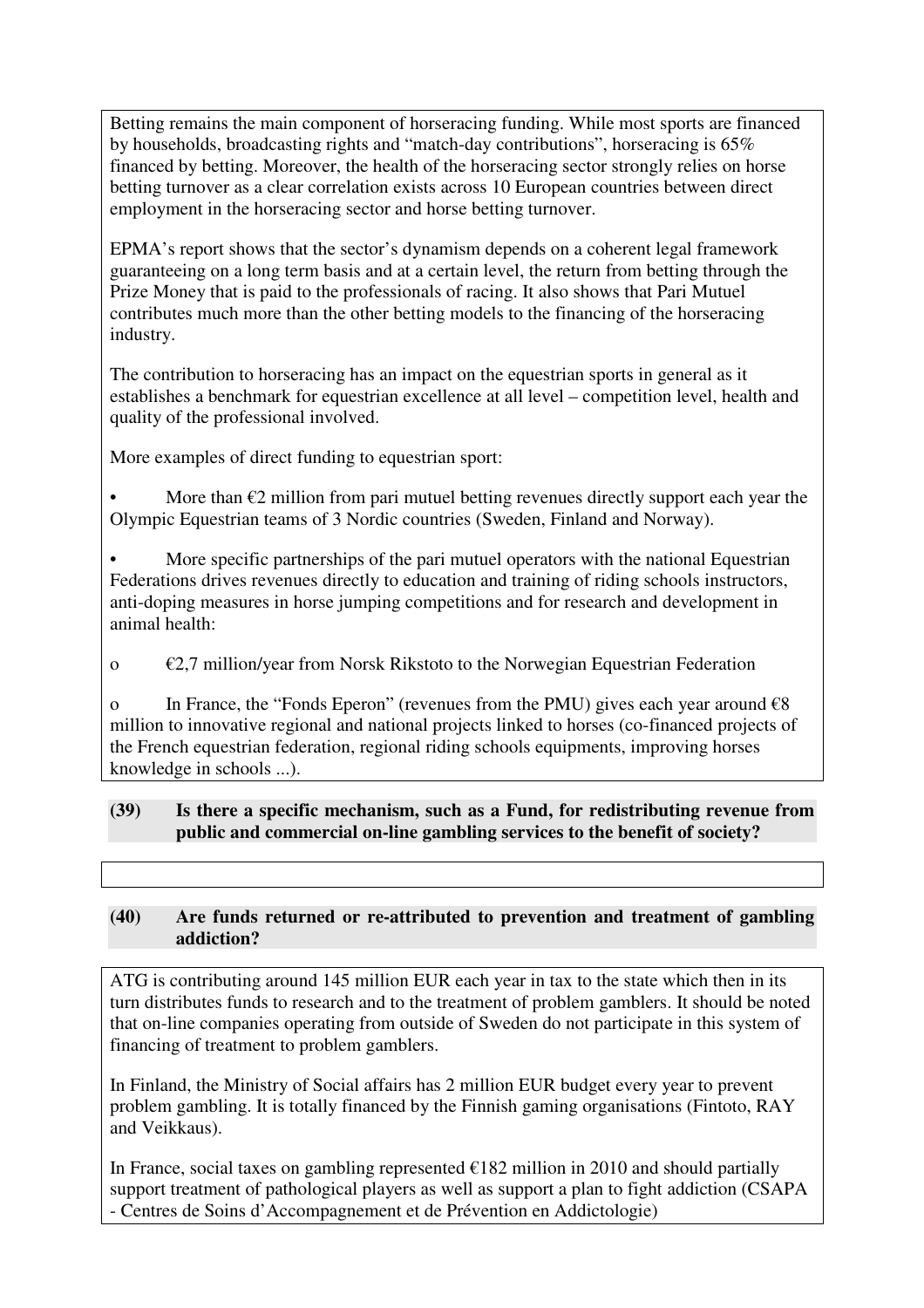- **(41) What are the proportions of on-line gambling revenues from sports betting that are redirected back into sports at national level?**
- **(42) Do all sports disciplines benefit from on-line gambling exploitation rights in a similar manner to horse-racing and, if so, are those rights exploited?**
- **(43) Do on-line gambling exploitation rights that are exclusively dedicated to ensuring integrity exist?**

# **(44) Is there evidence to suggest that the cross-border "free-riding" risk noted in the Green Paper for on-line gambling services is reducing revenues to national public interest activities that depend on channelling of gambling revenues?**

Free riding issues are linked to taxation although taxation elements do not clearly appear in the document. It is however a major aspect in the gambling policy. It is a difficult subject to debate at EU level but a deeper discussion will avoid important disruption of the market.

The differences in taxation between Member States is beginning to show its limit – UK government has just announced a reform of its gambling licensing system on 14th July 2011 - All on and offshore operators selling services into the UK will in future have to obtain a license from the Gambling Commission if they wish to continue offering online gaming to UK customers These proposals include any operator currently on the UK white list jurisdictions, like Gibraltar and the Isle of Man.

Taxation on gambling like the principle to be applied to VAT for electronically supplied services, from 1 January 2015, could be taxed at the place where the private customer is established, has his permanent address or usually resides. With such principle, betting companies in Malta or Gibraltar would no longer be able to offer their bets at very low price conditions (meaning high level of pay-out) to punters located in other European countries.

In Germany the gambling interstate treaty (Staatsvertrag) of 2008 put a ban on sports betting and online gambling. This has lead to an enormous grey and black market volume with an estimated turnover 2010 of Euro 7,3 billion compared to Euro 230 Mill. in turnover on legal state own sport betting offer (Oddset). Thus the current legislation has lead to the fact that the sports betting market in Germany is not regulated properly and controlled by foreign companies. Bookmakers in Germany use a loophole in the existing federal law, allowing bookmakers to transfer "bookmaker bets" (mostly at totalisator odds) to bookmakers in other countries such as Malta and Gibraltar by avoiding German taxation. This is why the tax income on bookmaker bets in Germany nowadays is close to 0.

This inequality of tax treatment leads to clear distortions of competition to the detriment of German totalisator operators.

It is however evident that the original regulatory intent of the Race Betting and Lottery Act (channelling black-market business, preventing "shyster bookmaking") is no longer effective, at least as regards the bookmaking business. Permitted bookmakers to place bets with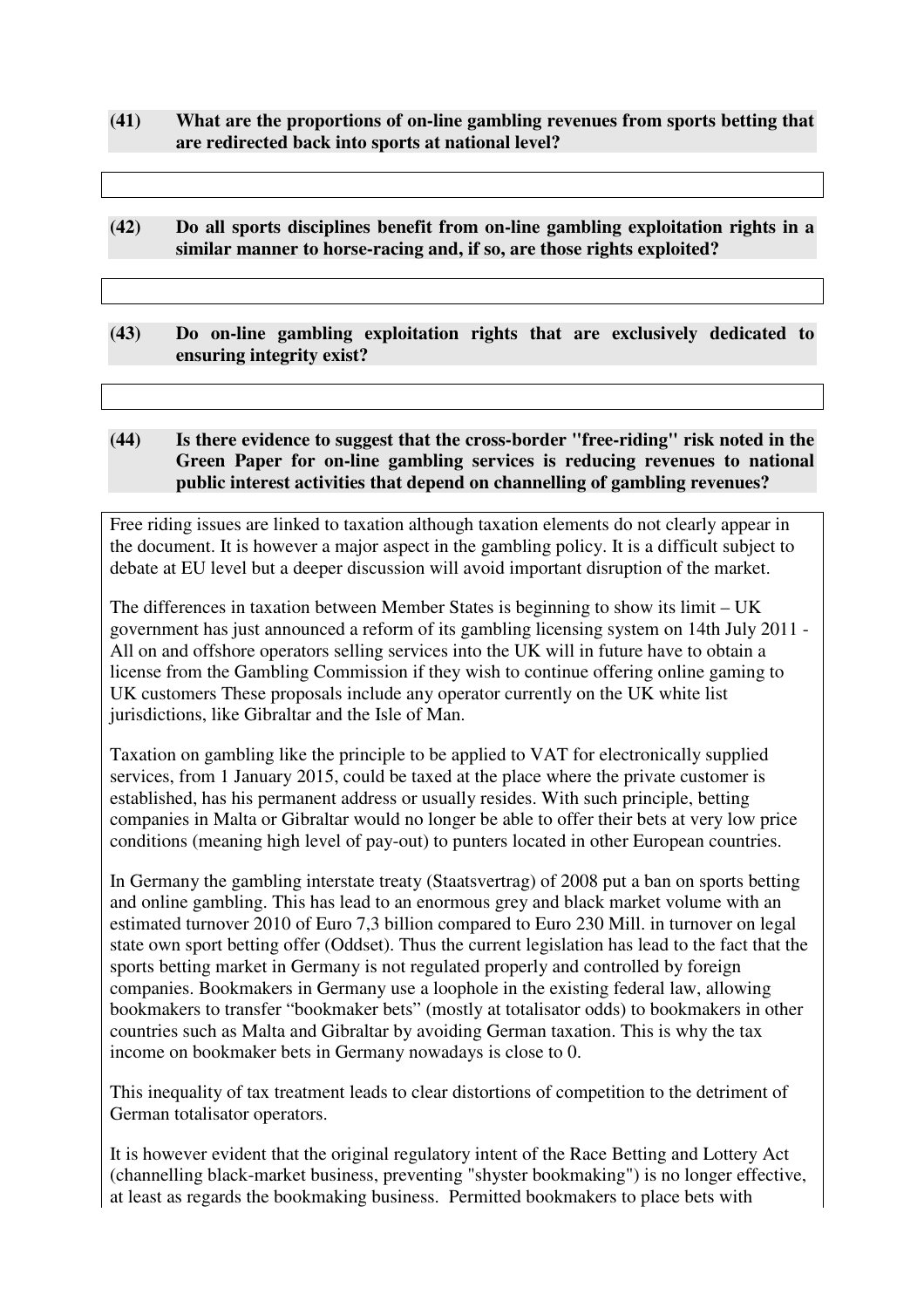operators abroad is no longer consistent with its original intention, giving the displacement of betting turnover that is actually taxable (bypass betting).

Gambling companies from outside of Sweden offer betting services on Swedish races to Swedish players without a permit. This means that gambling volume intended for ATG´s betting pools ends up with other operators instead. The Swedish trotting and thoroughbred racing sports get their financing from ATG's revenues while no money is directed back to the horseracing sport from companies operating outside of Sweden. For every bet placed on a foreign game, the Swedish trotting and thoroughbred racing sports loose 13% of the bet's value. This results in free riding by operators offering services from outside of Sweden on something that is financed by ATG and the Swedish trotting and thoroughbred racing sports.

## **(45) Do there exist transparency obligations that allow for gamblers to be made aware of whether and how much gambling service providers are channelling revenues back into public interest activities?**

There is no obligation for operators to be transparent about the distribution of revenues to the public interest. However, all EPMA members informs all public bodies as well as the general public about the return from betting.

In Sweden, a survey made in 2009 showed that over 80% of the people felt that it was better that the benefits from betting goes to horse sector than to private gaming operators.

### **Other comments on issues raised in section 2.3.3**

### 2.4. Enforcement and related matters

- **(46) Which form of regulatory body exists in your Member State and what are its competences, its scope of action across the on-line gambling services as defined in the Green Paper?**
- **(47) Is there a national register of licensed operators of gambling services? If so, is it publicly accessible? Who is responsible for keeping it up to date?**
- **(48) Which forms of cross-border administrative cooperation are you aware of in the domain of gambling and which specific issues are covered?**

**(49) Are you aware of enhanced cooperation, educational programmes or early warning systems as described in the Green Paper that are aimed at strengthening integrity in sport and/or increase awareness among other stakeholders?**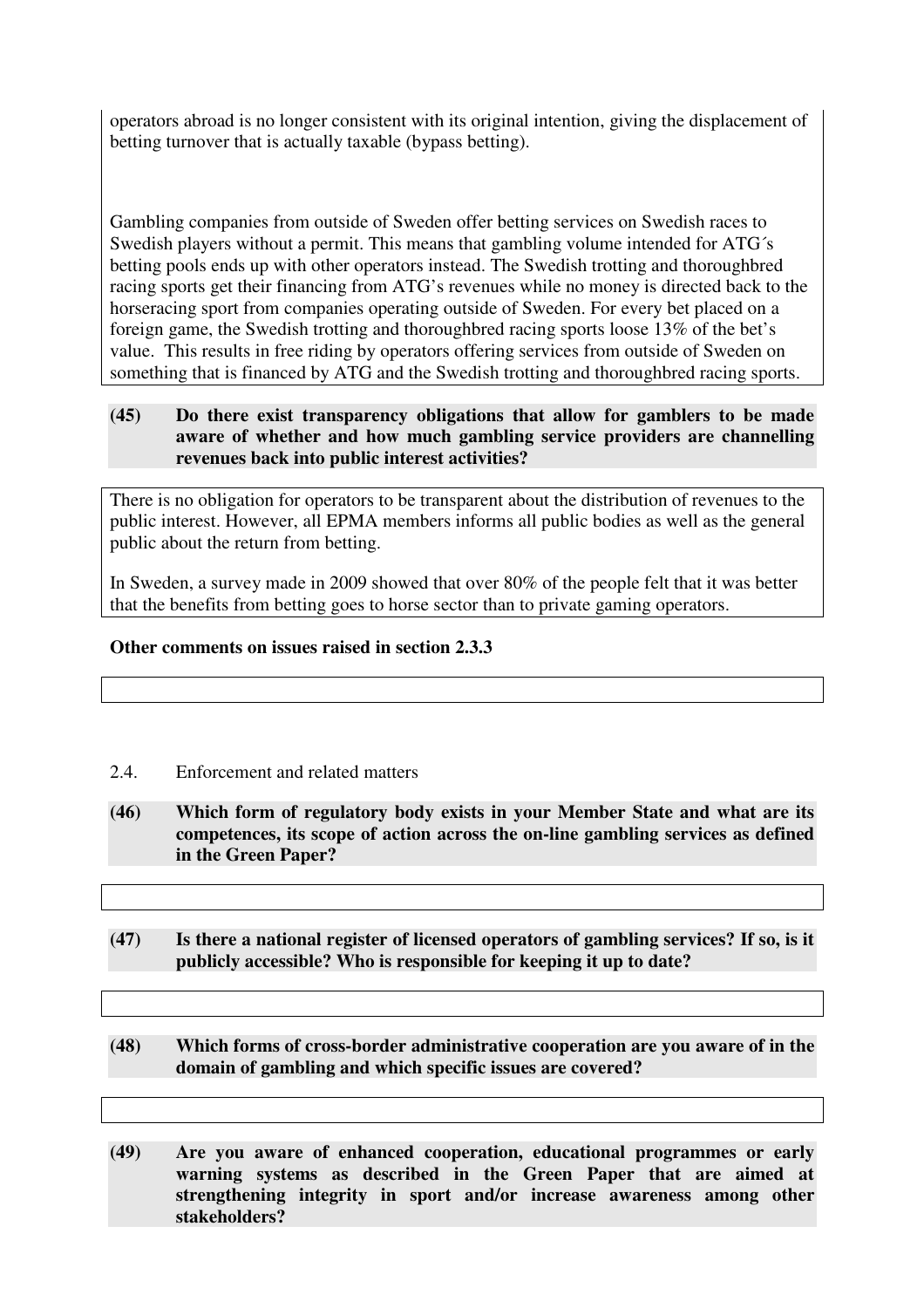- **(50) Are any of the methods mentioned in the Green Paper, or any other technical means, applied at national level to limit access to on-line gambling services or to restrict payment services? Are you aware of any cross-border initiative(s) aimed at enforcing such methods? How do you assess their effectiveness in the field of on-line gambling?**
- **(51) What are your views on the relative merits [in terms of suitability and efficiency] of the methods mentioned in the Green Paper as well as any other technical means to limit access to gambling services or payment services?**

#### **Other comments on issues raised in section 2.4**

### **Other comments on issues raised in the Green Paper**

EPMA argue for the implementation or the preservation of funding mechanisms that secure a proper and regular financial flow to the horseracing industry and we have contributed to the debate by publishing various studies showing the positive economic impact of the sector that goes beyond the sport to horse breeding and rural development.

 Reading through the European Commission Green Paper, we have the feeling our position is understood. In a more general sense, the knowledge of the Commission about the sector is good and its awareness on economic and social impact is high.

EPMA wishes to point out some missing elements that could be relevant to discuss at EU level:

- The different betting models are not listed in the document (pari mutuel, fixed-odd, betting exchange) – each model has a different impact on public policies and on the main chapters of the Green Paper (prevention of addiction, fraud and match/race fixing, financing good causes)

For example, when looking at integrity issues, before talking about surveillance or alert systems such as Early Warning System to watch unusual betting patterns and risk to sport integrity, the European Commission should look at different betting models, particularly to study certain types of bet that present higher risk of manipulation. Moreover betting only on successful results should be a prerequisite condition.

 - Database protection in the betting sector (sport and racing) is not addressed in the Green Paper – The issue is particularly relevant to clarify looking at the lack of consistency between past ruling and ongoing legal cases (at national and EU level).

Examples:ATG/UNIBET – Database fight since 2007 - Unibet revealed at that time that they are not concerned by the \$36 million lawsuit brought against them by ATG, Swedish Pari Mutuel operator. ATG claims Unibet was not licensed to use their horse racing database,